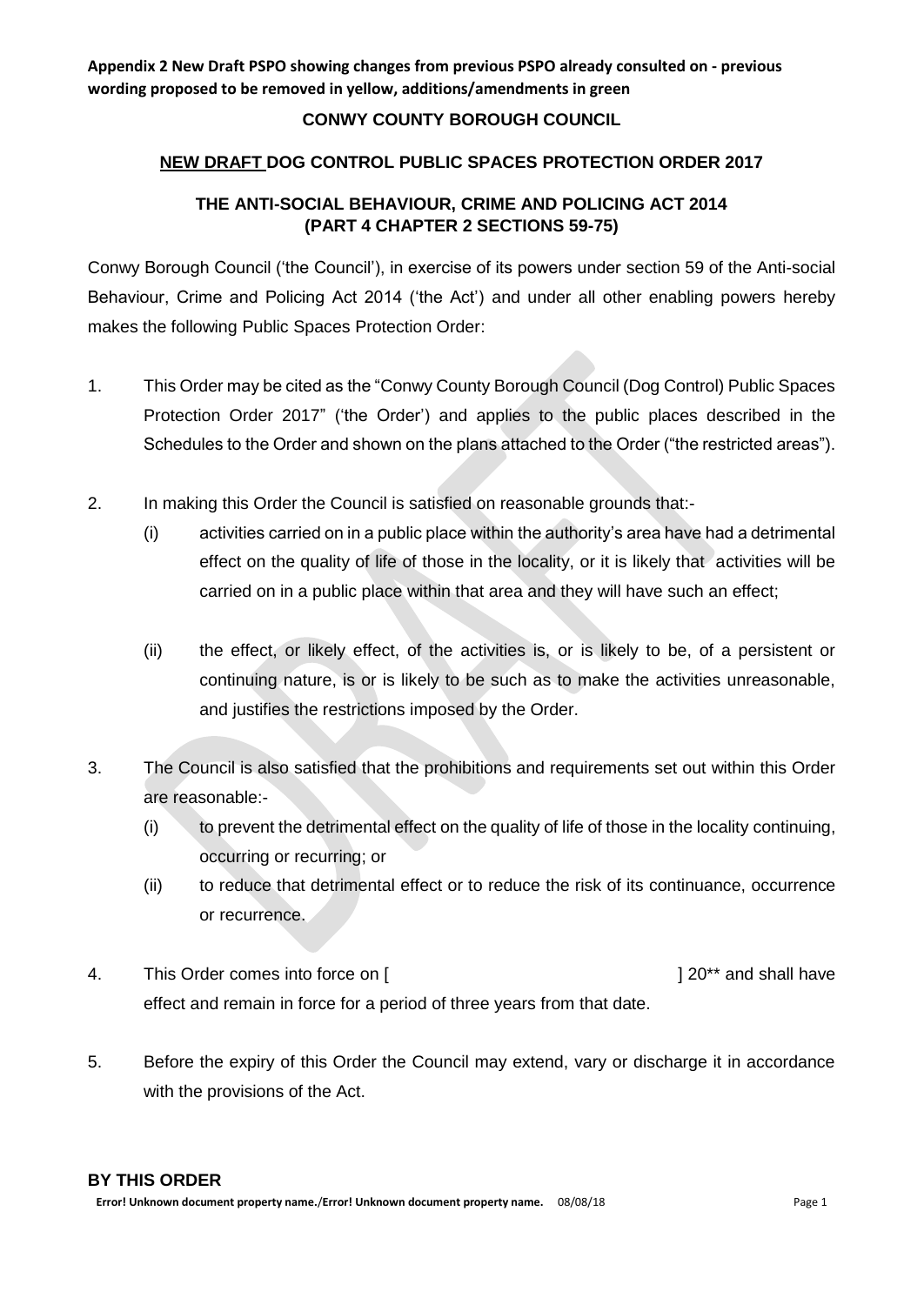6. The effect of the Order is to impose the following prohibitions and/or requirements in the restricted areas at all times:-

## **(i) FOULING OF LAND BY DOGS**

- (a) If a dog defecates at any time on land in the restricted area detailed in Schedule 1 of this Order the person who is in charge of the dog at the time must remove the faeces from the land forthwith, unless:-
	- (i) That person has a reasonable excuse for failing to do so; or
	- (ii) The owner/occupier or other person or authority having control of the land has consented (generally or specifically) to that person failing to do so; or
	- (iii) That person is subject to the exemptions listed in Schedule 1.
- (b) For the purposes of this article:-
	- (i) a person who habitually has a dog in their possession shall be taken to be in charge of the dog at any time unless at that time some other person is in charge of the dog
	- (ii) placing the faeces in a receptacle on the land which is provided for the purpose, or for the disposal of waste, shall be a sufficient removal from the land;
	- (iii) being unaware of the defecation (whether by reason of not being in the vicinity or otherwise) or not having a device for or other suitable means of removing the faeces shall not be a reasonable excuse for failing to remove the faeces.

## **(ii) MEANS TO PICK UP**

- (a) A person in charge of a dog on land in the restricted area detailed in Schedule 2 must have with them appropriate means to pick up dog faeces deposited by that dog unless-
	- (i) that person has a reasonable excuse for failing to do so; or
	- (ii) the owner/occupier or other person or authority having control of the land has consented (generally or specifically) to that person failing to do so; or
	- (iii) that person is subject to the exemptions listed in Schedule 2.
- (b) The obligation in Article 6 (ii) (a) is complied with if, after a request from an authorised officer of the Council, the person in charge of the dog produces an appropriate means to pick up dog faeces.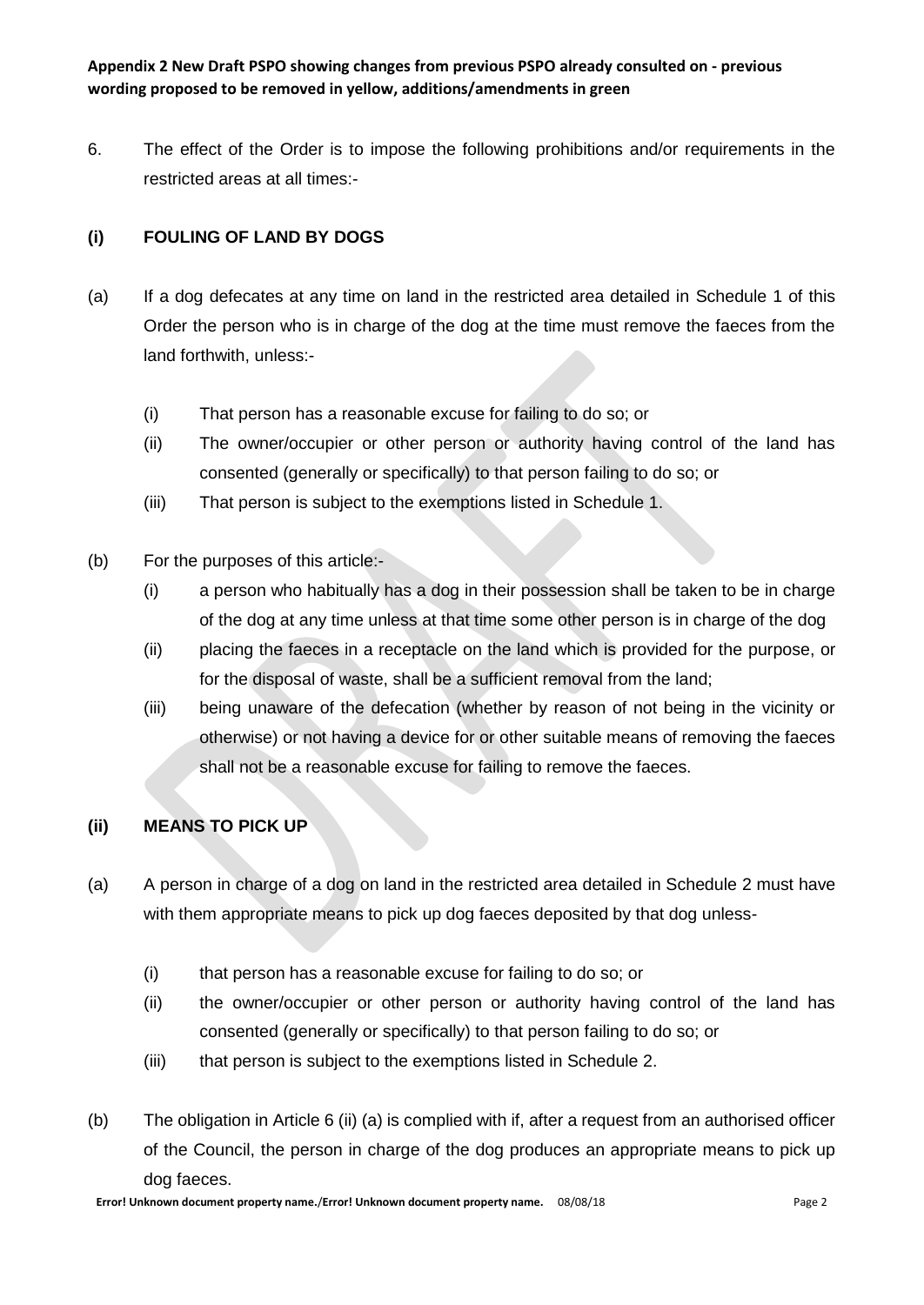(c) In this article of the Order an 'authorised officer of the Council' means a person who is authorised in writing by the Council for the purpose of giving directions under this article.

## **(iii) DOGS EXCLUDED – YEAR ROUND PROHIBITION**

- (a) A person in charge of a dog must not take that dog onto, or permit the dog to enter or to remain on land within the restricted area referred to in Schedule 3 of this Order unless-
	- (i) That person has reasonable excuse for failing to do so; or
	- (ii) The owner, occupier or other person or authority having control of the land has consented (generally or specifically) to that person doing so; or
	- (iii) That person is subject to the exemptions listed in Schedule 3
- (b) For the purpose of this article:-
	- (i) A person who habitually has a dog in their possession is taken to be in charge of the dog at any time unless at that time some other person is in charge of the dog.

#### **(iv) DOGS EXCLUDED – SEASONAL PROHIBITION**

- (a) A person in charge of a dog must not take that dog onto, or permit the dog to enter or to remain on land within the restricted area referred to in Schedule 4 of this Order unless-
	- (i) That person has reasonable excuse for failing to do so; or
	- (ii) The owner, occupier or other person or authority having control of the land has consented (generally or specifically) to that person doing so; or
	- (iii) That person is subject to the exemptions listed in Schedule 4
- (b) For the purpose of this article:-
	- (i) A person who habitually has a dog in their possession is taken to be in charge of the dog at any time unless at that time some other person is in charge of the dog.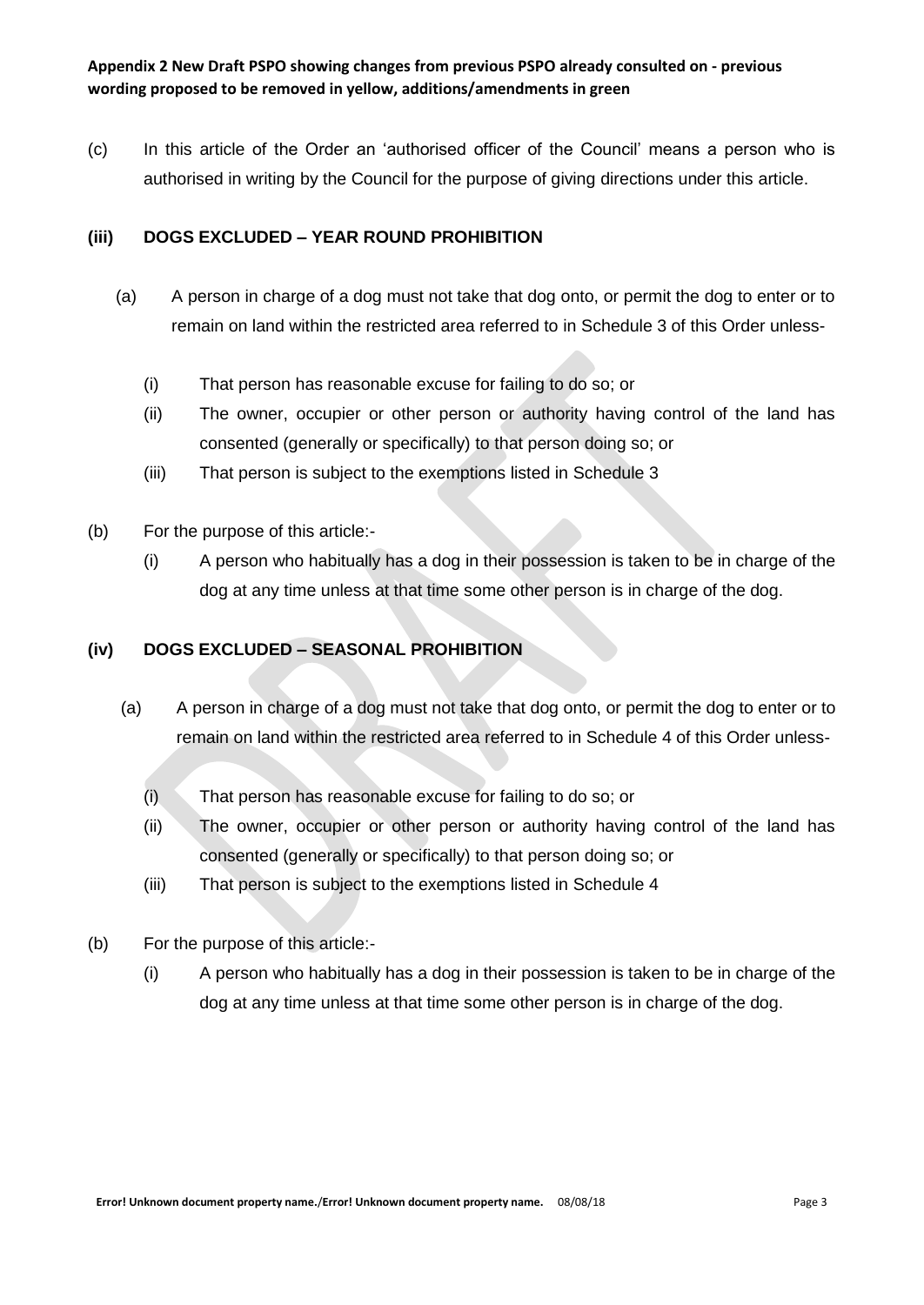### **(v) DOGS ON LEADS**

- (a) Any person in charge of a dog, at any time, must put and keep the dog on a lead in the restricted area detailed in Schedule 5, unless –
	- (i) That person has reasonable excuse for failing to do so; or
	- (ii) The owner, occupier or other person or authority having control of the land has consented (generally or specifically) to that person doing so.
- (b) For the purpose of this article:-
	- (i) a person who habitually has a dog in their possession is taken to be in charge of the dog at any time unless at that time some other person is in charge of the dog.

### **(vi) DOGS ON LEADS BY DIRECTION**

- (a) Any person in charge of a dog, at any time, must put and keep the dog on a lead when directed to do so in the restricted area detailed in Schedule 6, unless-
	- (i) That person has reasonable excuse for failing to do so; or
	- (ii) The owner, occupier or other person or authority having control of the land has consented (generally or specifically) to that person doing so.
- (b) For the purpose of this article:-
	- (i) A person who habitually has a dog in their possession is taken to be in charge of the dog at any time unless at that time some other person is in charge of the dog;
	- (ii) An authorised officer of the Council may only give a direction under this article to put and keep a dog on a lead if such restraint is reasonably necessary to prevent a nuisance or behaviour by the dog likely to cause annoyance or disturbance to any other person or the worrying or disturbance of any other animal or bird on any land to which this article applies.
	- (iii) In this article, an "authorised officer of the Council" means a person who is authorised in writing by the Council for the purpose of giving directions under this article.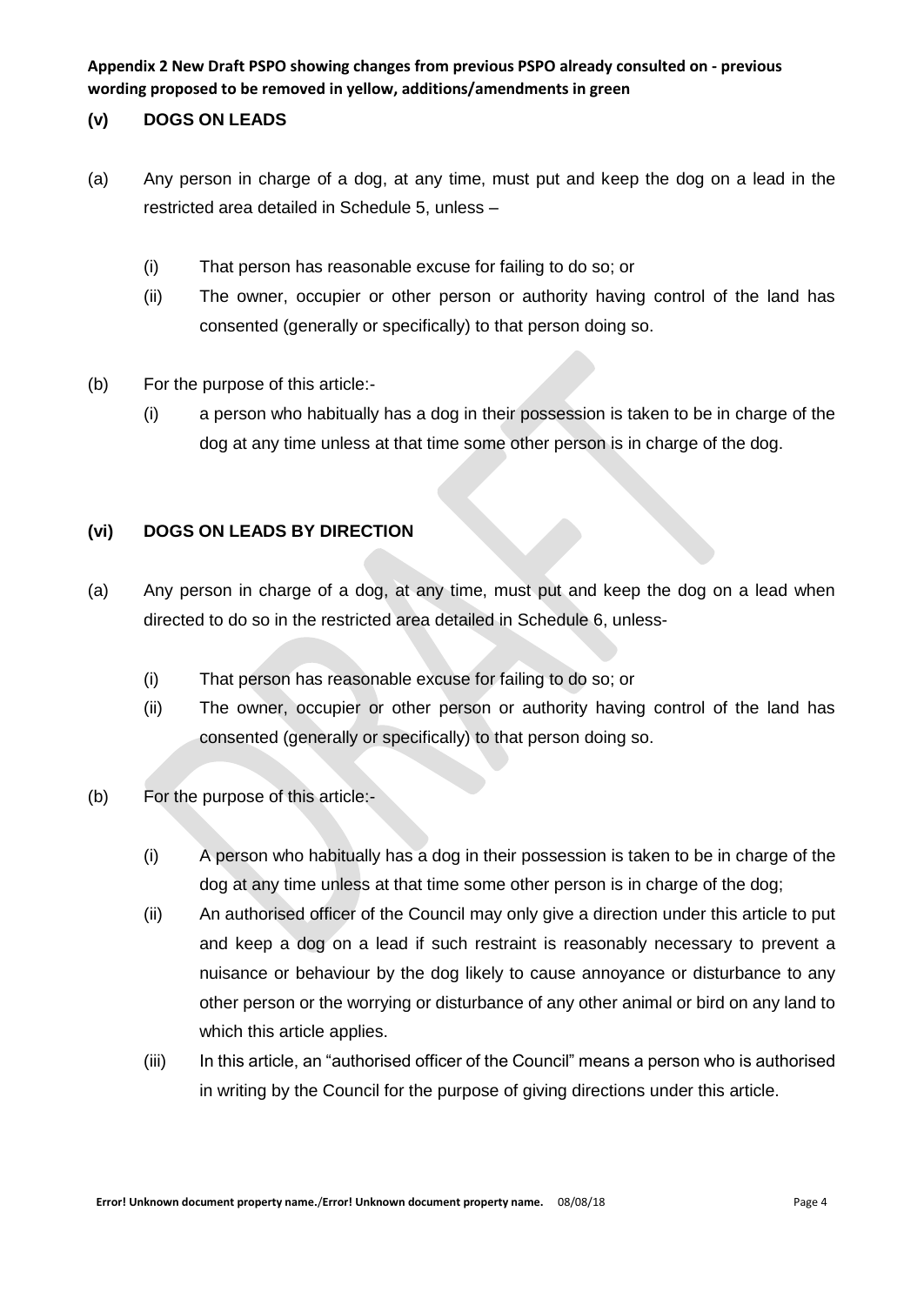## **7. PENALTY**

7.1 Any person who fails without reasonable excuse to comply with any of the requirements or prohibitions at articles 6 (i), 6(ii). 6(iii), 6(iv), 6(v), 6(vi) in this Order shall be liable on summary conviction to a fine not exceeding level 3 (currently £1000) on the standard scale.

## **8. FIXED PENALTY**

- 8.1 A constable, Police Community Support Officer or authorised person of the Council may issue a fixed penalty notice to any person he or she believes has committed an offence. A person committing an offence will have 28 days to pay the fixed penalty of £100, failing which they may be prosecuted.
- 8.2 A fixed penalty notice is a notice offering the person to whom it is issued the opportunity of discharging any liability to conviction for the offence by payment of a fixed penalty to the Council.
- 8.3 Where a person is issued with a fixed penalty notice under this Order-
	- (a) no proceedings may be taken for the offence before the end of the period of 28 days following the date of the notice;
	- (b) the person may not be convicted of the offence if the person pays the fixed penalty before the end of that period.

#### **9. APPEALS**

- 9.1 Any challenge to this Order must be made to the High Court by an interested person within 6 weeks of it being made or varied. An "interested person" is someone who lives in, regularly works in, or visits the restricted area. This means that only those who are directly affected by the restrictions have the right to challenge. The right to challenge also exists where an order is varied by the Council.
- 9.2 Interested persons can challenge the validity of the Order on two grounds-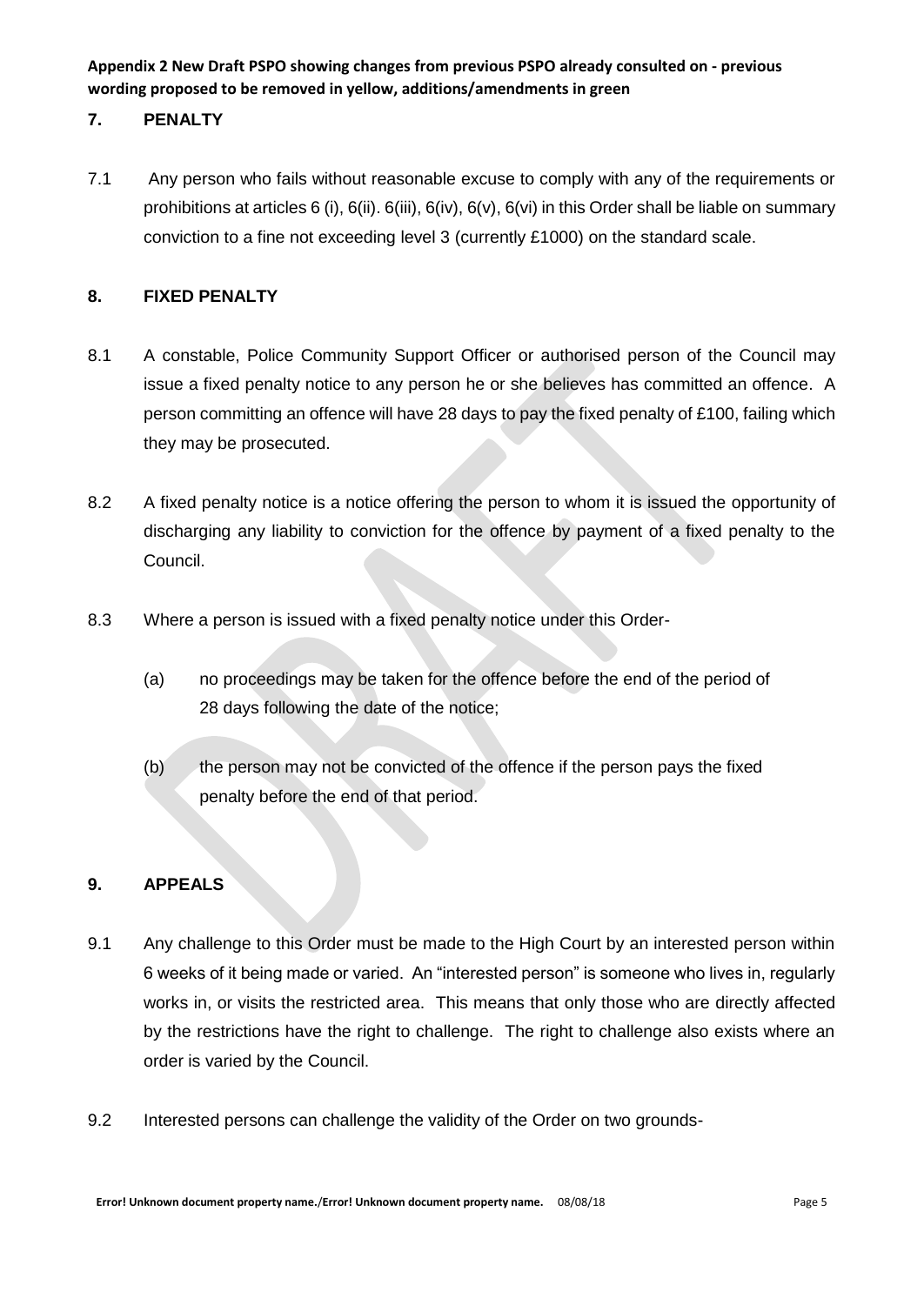- (i) that the Council did not have power to make the order or variation, or to include particular prohibitions or requirements imposed by the Order; or
- (ii) that a requirement under the legislation for the making or varying an Order has not been complied with.
- 9.3 When an application is made, the High Court can decide to suspend the operation of the Order, or any of the prohibitions or requirements imposed by the Order, until the final determination of the proceedings.
- 9.4 The High Court has the ability to uphold the Order, quash it or vary it.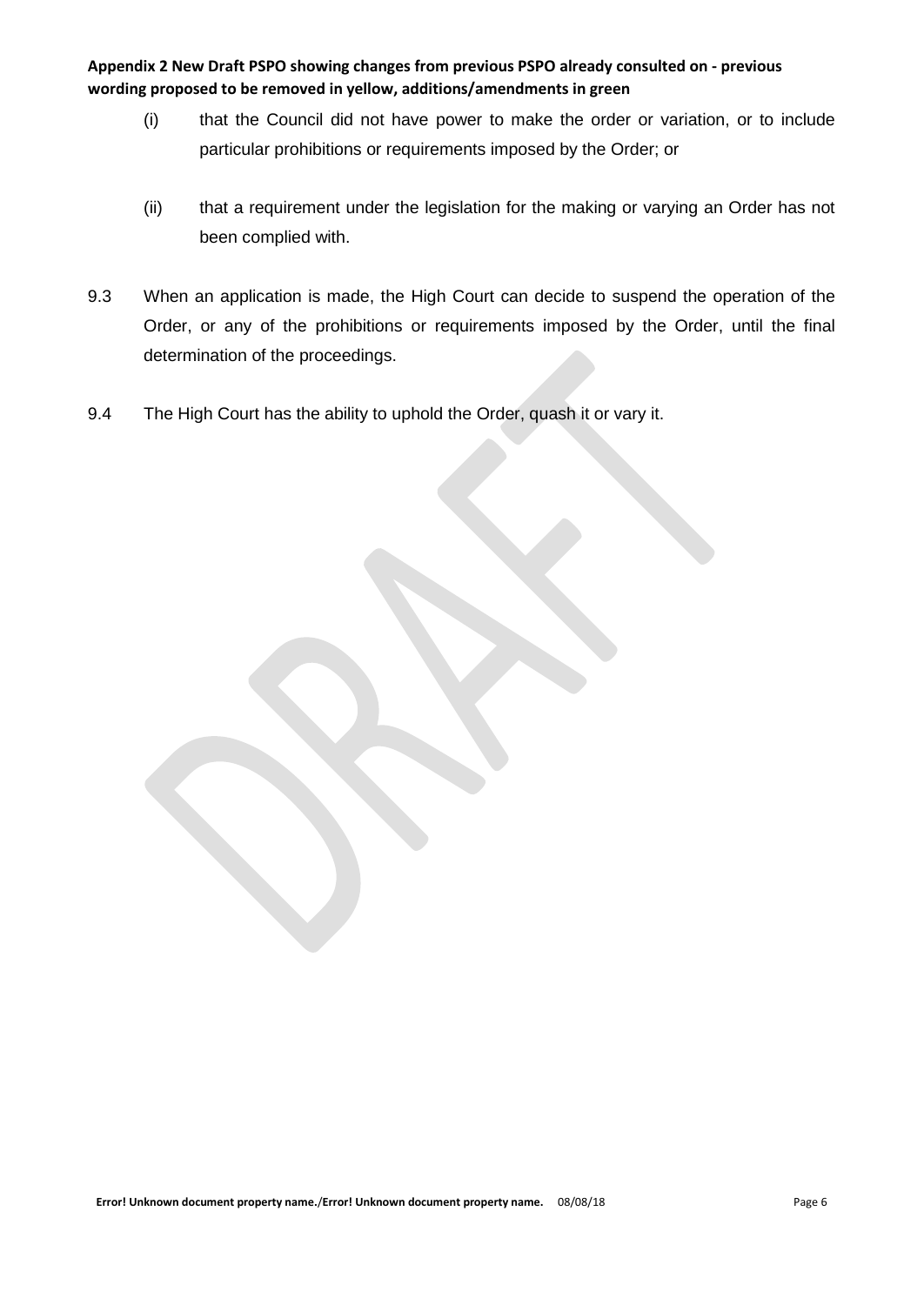#### **RESTRICTED AREAS**

### **SCHEDULE 1 – FOULING OF LAND BY DOGS**

**(1) All public places within the whole area of Conwy County Borough Council as shown in Plan 1.**

**"Public Place" in this Order means any place which is:-**

- (i) open to the air (which includes land which is covered but open to the air on at least one side); and;
- (ii) to which the public or any section of the public are entitled or permitted to have access (on payment or otherwise), as of right or by virtue of express or implied permission.

#### **(2) Exemptions - Nothing in this Schedule applies to a person who-**

- (i) is officially registered as a blind person; or
- (ii) has a disability which affects their mobility, manual dexterity, physical coordination or ability to lift, carry or otherwise move everyday objects, in respect of a dog trained by a prescribed charity and upon which they rely for assistance.

#### **(3) For the purpose of this Schedule, each of the following is a "prescribed charity"-**

- (i) Dogs for the Disabled (registered charity number 700454);
- (ii) Support Dogs (registered charity number 1088281); and
- (iii) Canine Partners for Independence (registered charity number 803680).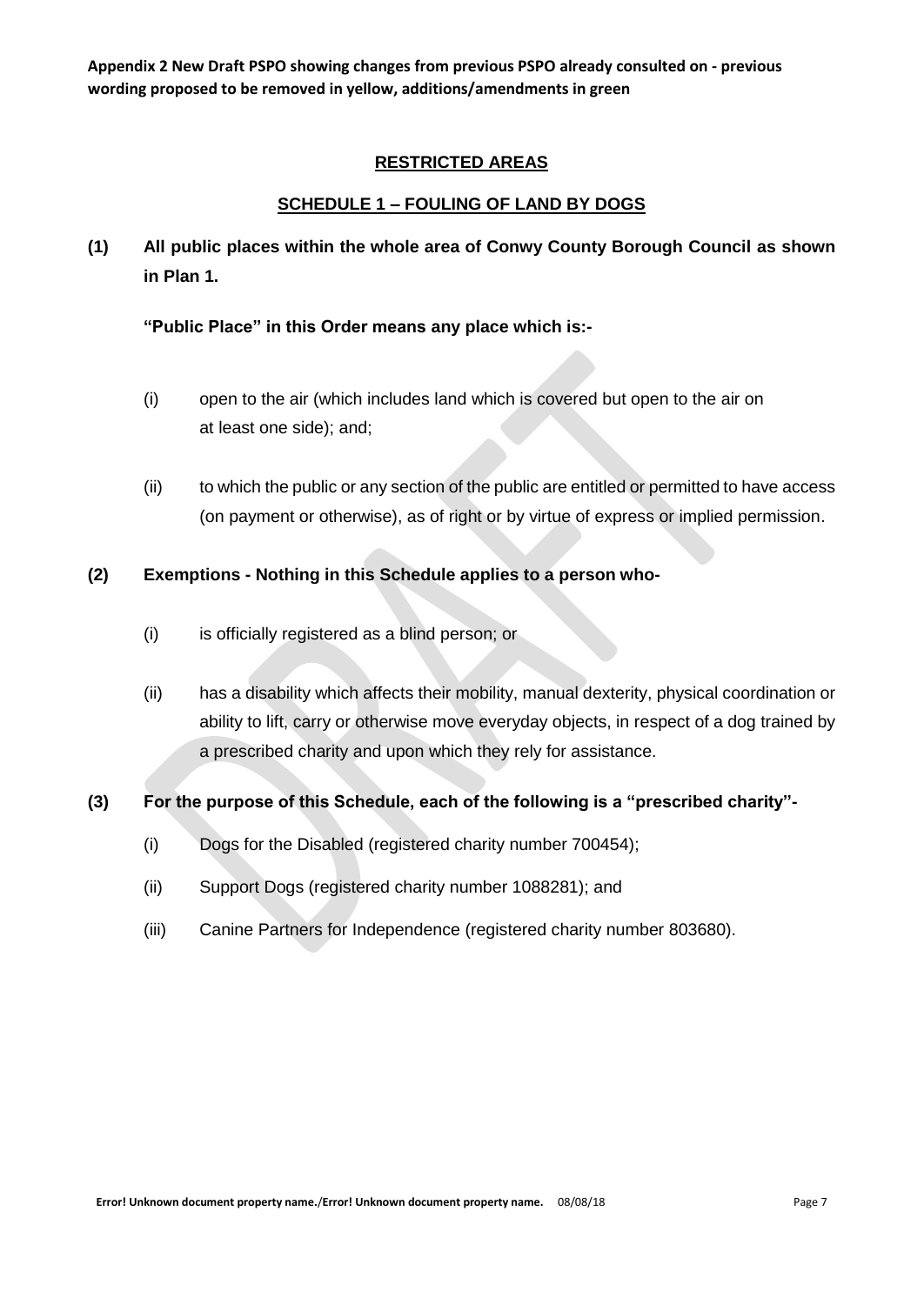## **SCHEDULE 2 – MEANS TO PICK UP**

**(1) All public places within the whole area of Conwy County Borough Council as shown in Plan 1**

## **"Public Place" in this Order means any place which is:-**

- (i) open to the air (which includes land which is covered but open to the air on at least one side); and;
- (ii) to which the public or any section of the public are entitled or permitted to have access (on payment or otherwise), as of right or by virtue of express or implied permission.

### **(2) Exemptions - Nothing in this Schedule applies to a person who-**

- (i) is officially registered as a blind person; or
- (ii) has a disability which affects their mobility, manual dexterity, physical coordination or ability to lift, carry or otherwise move everyday objects, in respect of a dog trained by a prescribed charity and upon which they rely for assistance.

## **(3) For the purpose of this Schedule, each of the following is a "prescribed charity"-**

- (i) Dogs for the Disabled (registered charity number 700454);
- (ii) Support Dogs (registered charity number 1088281); and
- (iii) Canine Partners for Independence (registered charity number 803680).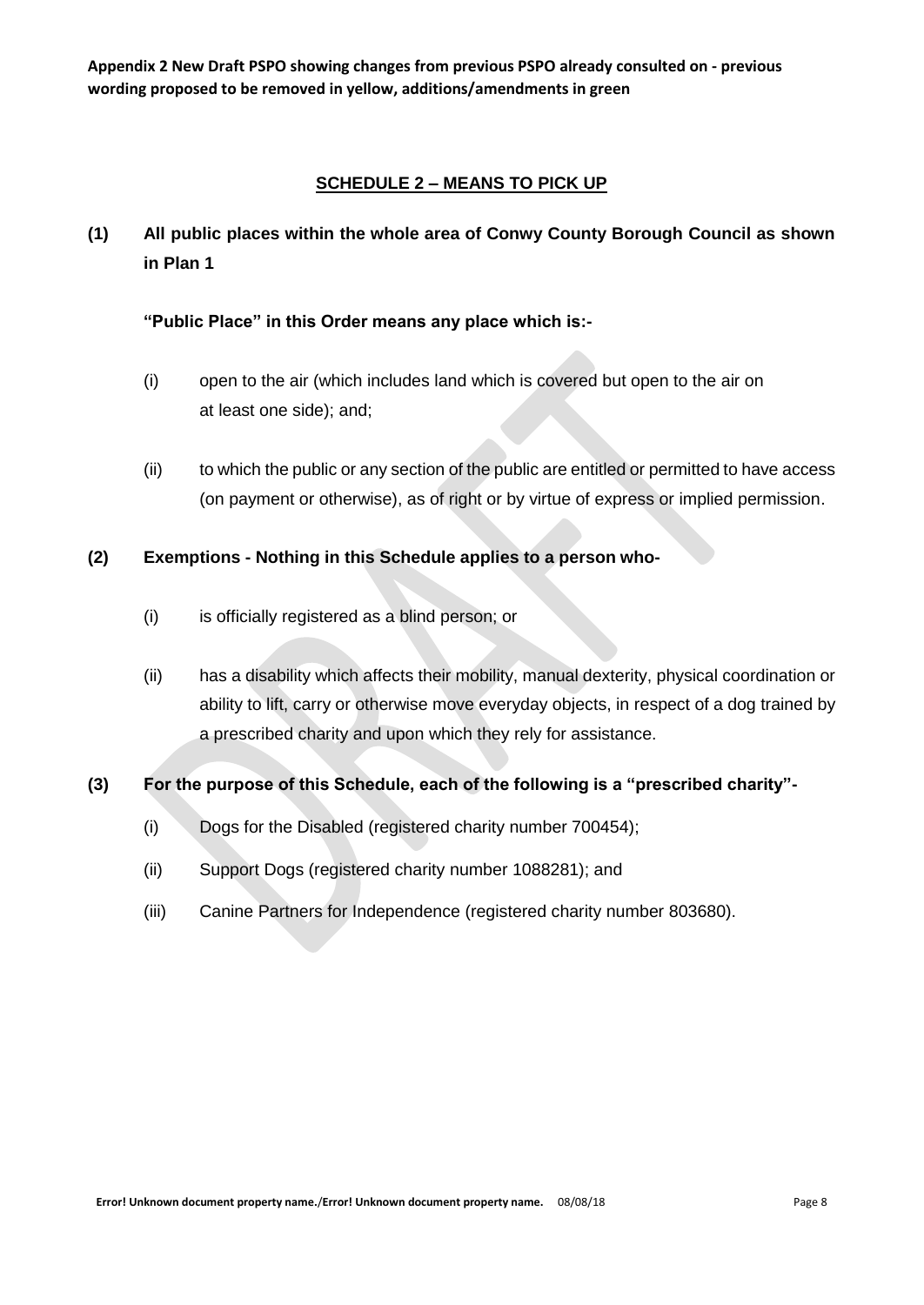## **SCHEDULE 3 – DOGS EXCLUDED (YEAR ROUND PROHIBITION)**

# **(1) All public places within the whole area of Conwy County Borough Council as shown in Plan 1, in particular relating to the areas below**

- (a) All Fenced Children's Play Areas
- (b) All Multi Use Games Areas
- (c) All Tennis Courts
- (d) All Skate Parks
- (e) All Bowling Greens
- (f) All Recreational Fields associated with Education Establishments
- (g) The Playing Area of All Marked Sports Pitches

## **Including also the specific areas listed below and as shown in red on Plan 2**

- (h) Betws-Yn-Rhos Play Ground, Betws-Yn-Rhos
- (i) Capel Garmon Playing Field, Capel Garmon
- (j) Cae Ffwt Football Ground, Glan Conwy
- (k) Top Llan Road Playing Field, Glan Conwy
- (k) Llanrwst Road Playing Field, Glan Conwy
- (l) Gyffin Playing Field, Gyffin
- (m) Gowers Road Recreation Area, Trefriw
- (n) Cae Llwyd Playing Field, Cerrigydrudion
- (o) Maes Aled Playground, Llansannan

## (p) Llanelian Community Field, Llanelian

- (q) The Football Pitch, Bowling Green and Multi Use Games Area, Llansannan
- (r) The Football Pitch, Bowling Green, Swimming Pool, Tennis Courts and Children's Play Area, Llanfairfechan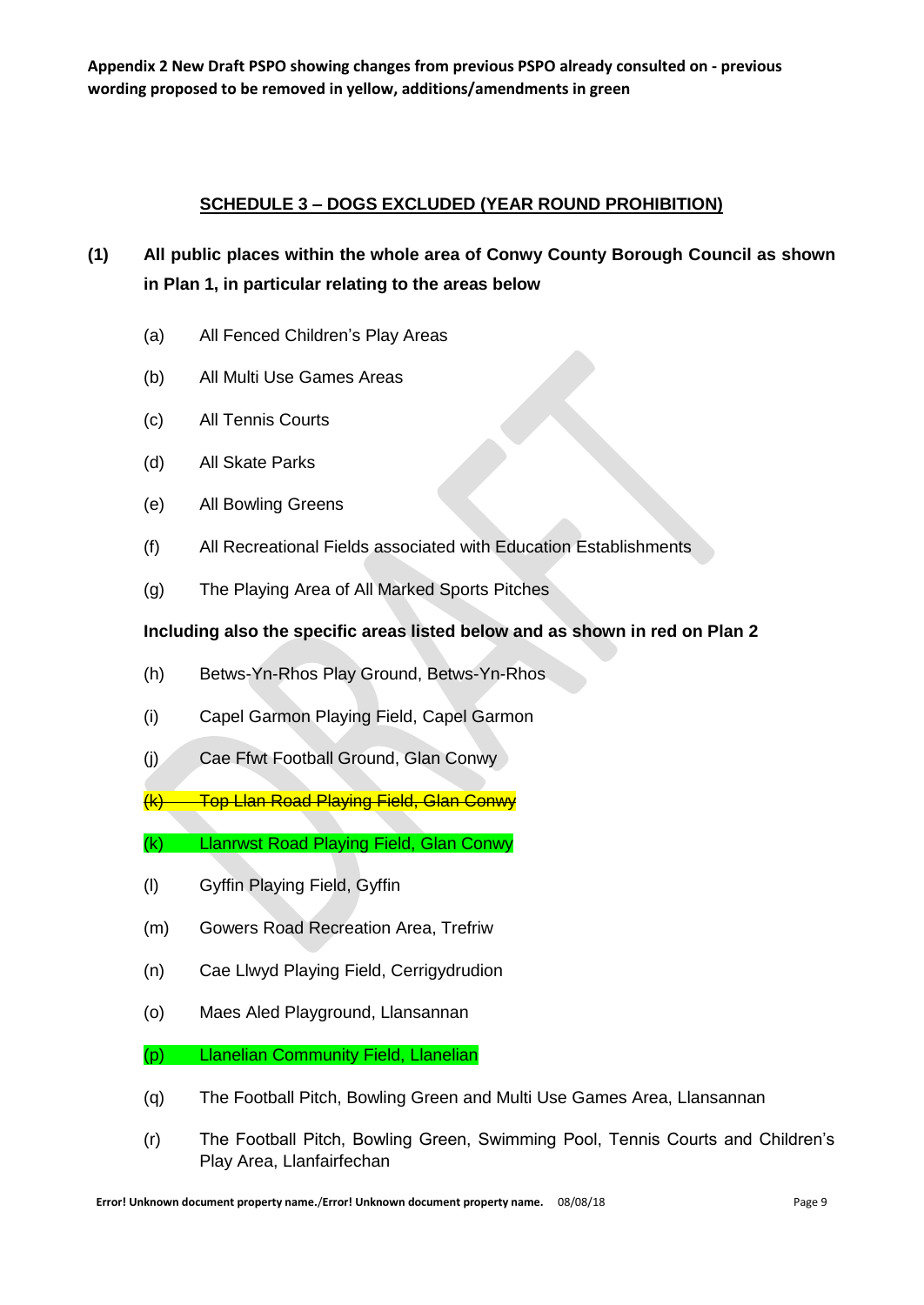#### (s) North Wales Golf Club, Llandudno

#### The Llandudno / Craig Y Don Community Paddling Pool

Colwyn Bay Beach – the area of the beach between the low water mark and promenade wall between the slipway (but not to include the slipway) serving Porth Eirias and the first entrance to the beach to the left of the pier, in line with Colwyn Bay **Station** 

- (t) Colwyn Bay Beach the area of the beach between the low water mark and promenade wall between the most seaward point of the Porth Eirias promontory and eastern side of the Colwyn bay pier line
- (u) Rhos Point, Rhos on Sea the small sandy portion of beach unwashed by the tide.
- (v) Minafon Community Field, Old Colwyn
- (w) Proposed Rhos on Sea Woodland/Biodiversity area, Brookfield Drive, Rhos on Sea

#### **(2) Exemptions - Nothing in this Schedule applies to a person who-**

- (i) is officially registered as a blind person; or
- (ii) is deaf, in respect of a dog trained by Hearing Dogs for Deaf People (registered charity number 293358) and upon which that person relies for assistance (dog must be clearly marked as assistants); or
- (iii) has a disability which affects their mobility, manual dexterity, physical coordination or ability to lift, carry or otherwise move everyday objects, in respect of a dog trained by a prescribed charity and upon which they rely for assistance.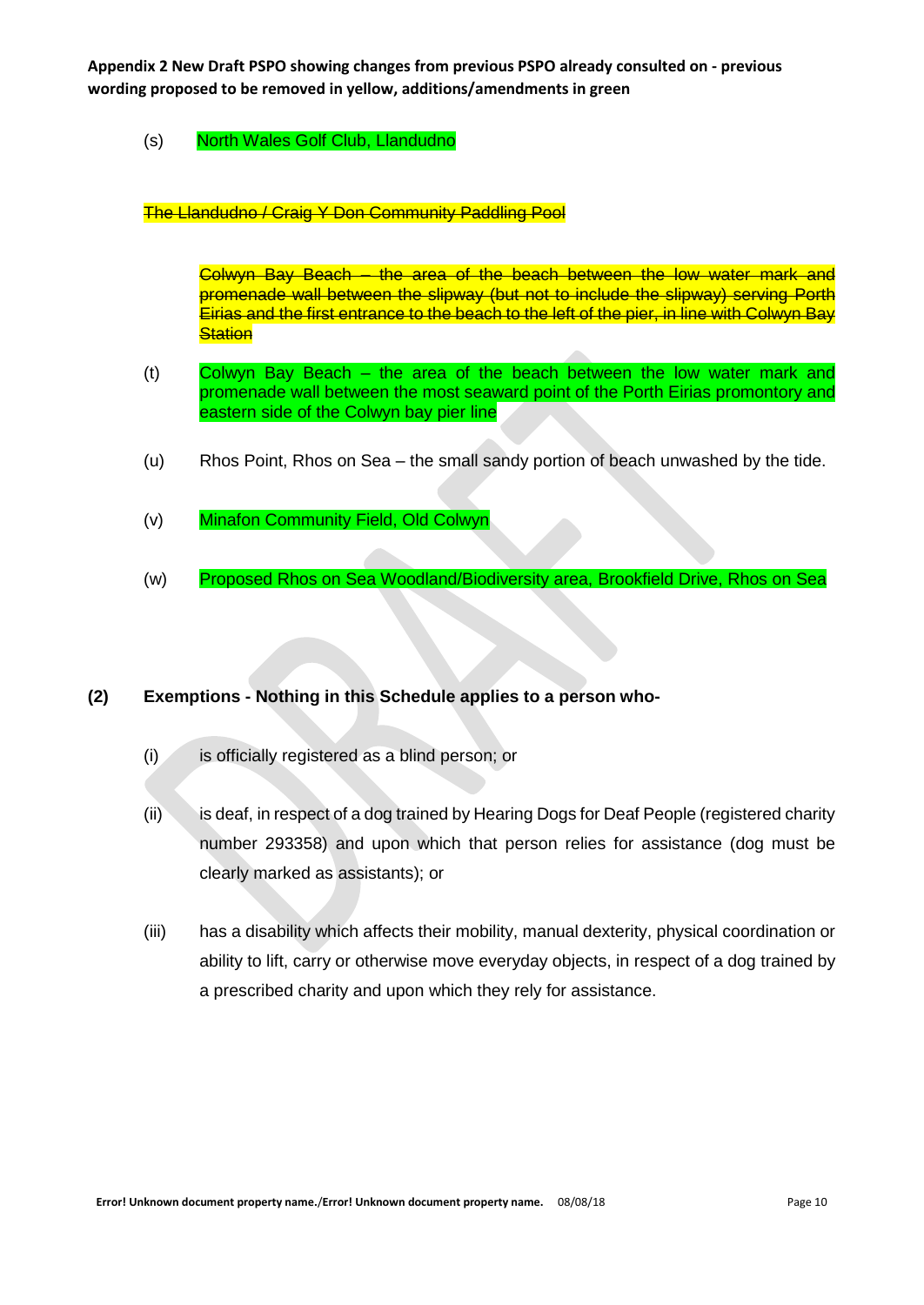## **SCHEDULE 4 – DOGS EXCLUDED (SEASONAL PROHIBITION)**

**(1) All beaches seasonally between 1st May and 30th September to include the seashore and foreshore as per (a) to (f) below and as shown in red on Plan 3**

> Kinmel Bay – the area of the beach between low water mark and the promenade between the entrance to the beach from the car park St Asaph Avenue, Kinmel Bay and the first entrance to the beach from the promenade near Woodside Avenue, Kinmel Bay

- (a) Pensarn the area of the beach between the low water mark and the promenade between the embedded wooden posts adjacent to the cafe building and the embedded concrete posts at the western extremity of the promenade.
- (b) Llandudno North Shore the area of beach between the low water mark and the promenade extending from Llandudno Pier to the first slipway (But not to include the slipway).
- (c) Llandudno West Shore the area of the beach between the low water mark and the promenade extending between the two stone groynes.

Penmaenmawr - the area of the beach between the low water mark and the promenade from the breakwater wall to the slipway (but not to include the slipway) near the children's Play Area

(d) Penmaenmawr – the area of the beach between the low water mark and the promenade from the east side of the café situated on the promenade and the slipway associated with the sailing club.

Llanfairfechan – the area of the beach extending between the low water mark and the promenade between the two slipways (but not to include the slipways)

(e) Llanfairfechan – the area of beach extending between the low water mark and the promenade between the main slipway and the river mouth (but not to include the slipway)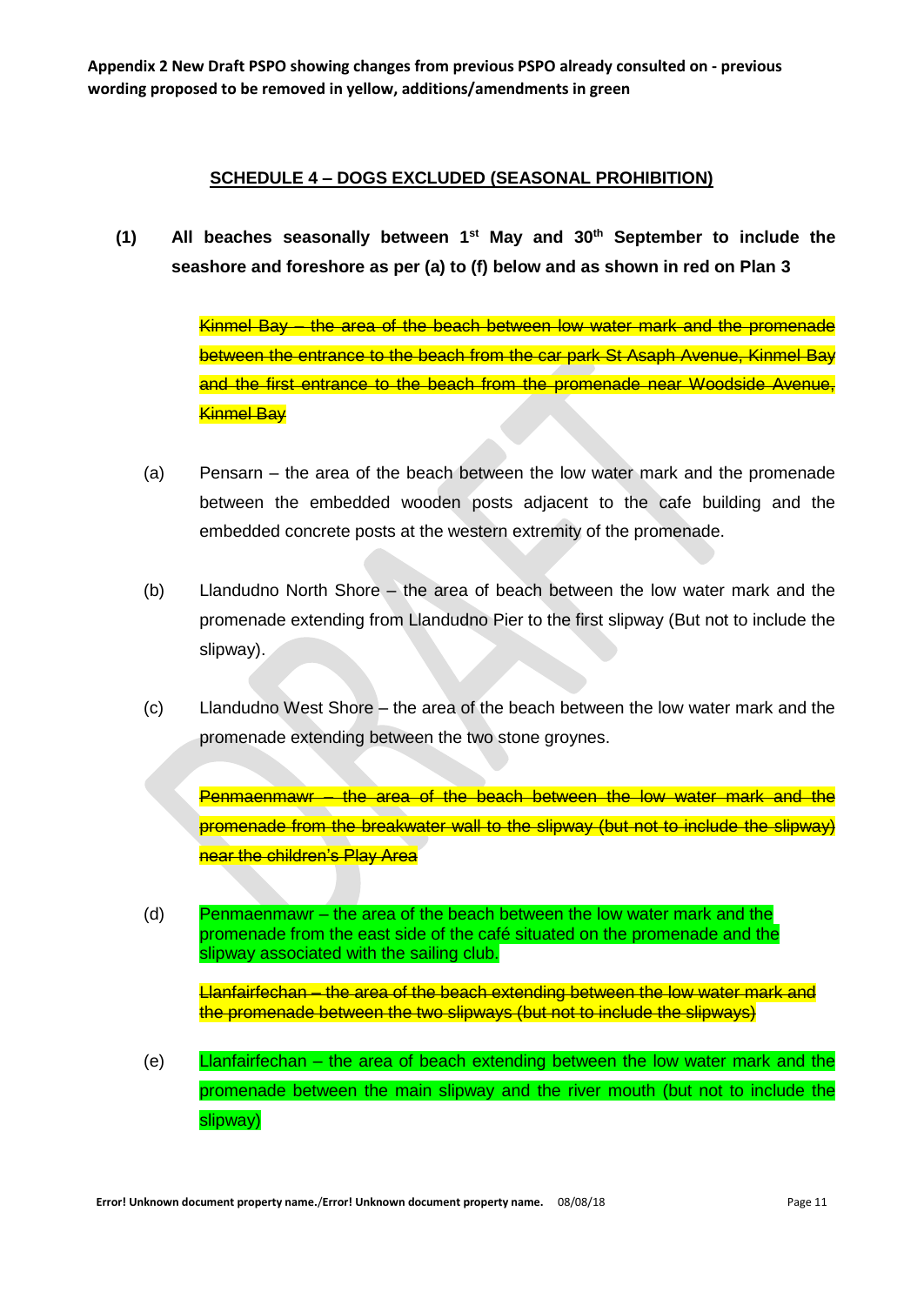## **SCHEDULE 5 – DOGS ON LEADS**

## **(1) All public roads and pavements which are subject to the speed limit of 40 mph or less within the whole area of Conwy County Borough Council**

- (a) In this Order, the definition of "road" is all public highways having a right of passage for motor vehicles (which includes areas of pavement, footway and verge set aside for pedestrians within such a highway);
- (b) "motor vehicles" are defined in section 185(1) of the Road Traffic Act 1988 and section 136(1) of the Road Traffic Regulation Act 1984 as "a mechanically propelled vehicle, intended or adapted for use on roads".

# **(2) All of the land within the whole area of Conwy County Borough Council as shown on Plans 1 and 2 in particular relating to the areas below**

- (a) All Cemeteries and Churchyards
- (b) All Car Parks

#### **Including also the specific areas listed below and as shown in purple on Plan 4**

- (c) Cae Derw Playing Field Llandudno Junction; excluding the fenced area designated for dog exercising,
- (d) Trinity Avenue Playing Field Llandudno; excluding the (demarcated) area designated for dog exercising
- (e) Owain Glyndwr Playing Field, Kinmel Bay; excluding the (demarcated) area designated for dog exercising
- (f) Clwyd Park Recreation Field, Kinmel Bay excluding the fenced area designated for dogs
- (g) Betws-Yn-Rhos Sports Ground, Betws-Yn-Rhos
- (h) Pentywyn Road Recreation Field, Deganwy
- (i) The Oval, Llandudno
- (j) Maesdu Road Recreation Ground, Llandudno

**Error! Unknown document property name./Error! Unknown document property name.** 08/08/18 **Page 12** Page 12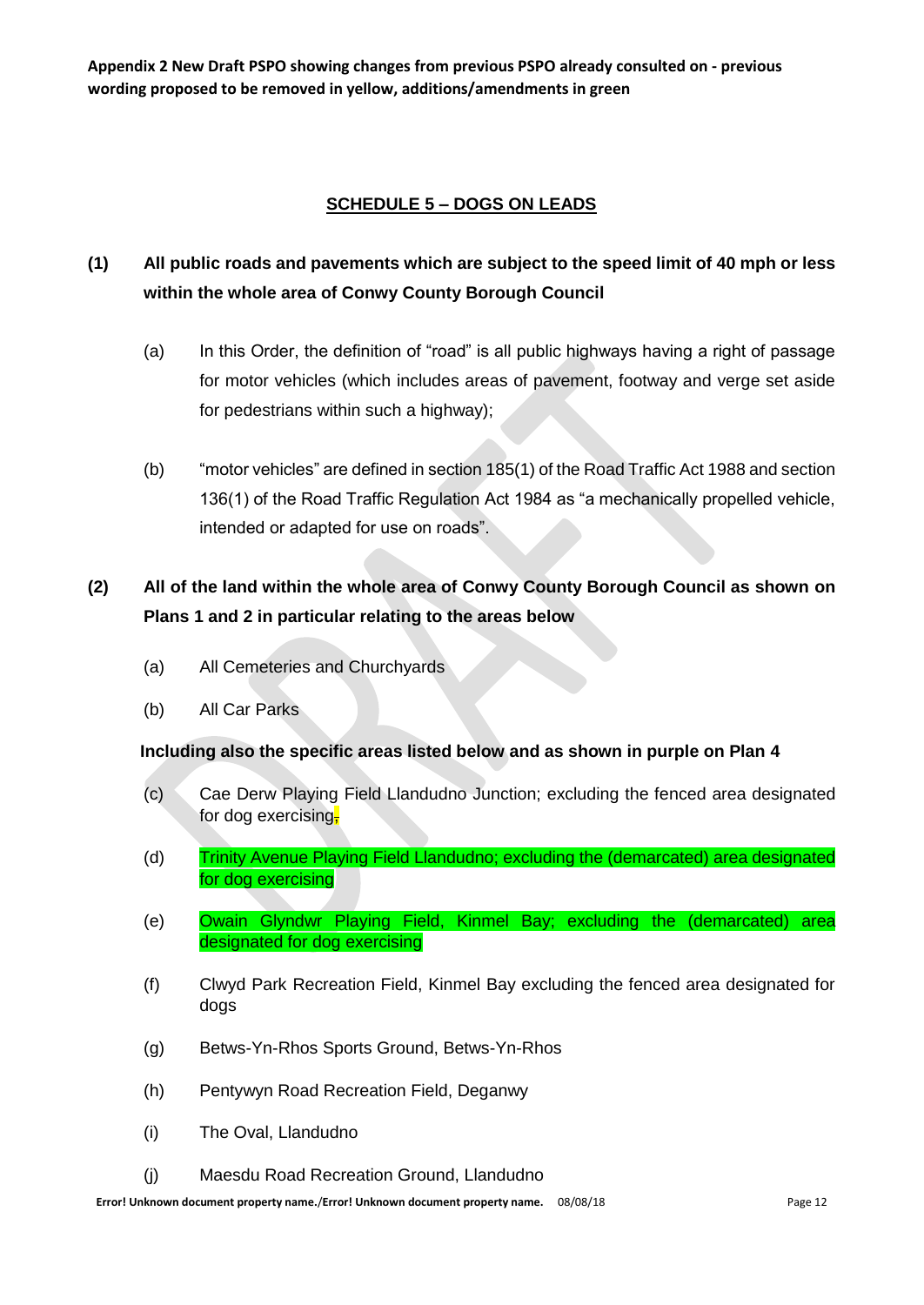- (k) Rowen Recreation Field, Rowen
- (l) The Riverside Walk from the Bridge to Plas Y Dre Car Park, Llanrwst
- (m) The Footpaths traversing and surrounding The Golf Club, Betws Y Coed
- (n) The Llandudno / Craig Y Don Community Paddling Pool
- (o) Llysfaen Community and Recreational Land, Dolwen Road, Llysfaen
- (p) The Sand Dunes, Kinmel Bay

Llanfairfechan Recreation Ground and Land surrounding the Boating Lake, **Llanfairfechan** 

- (q) Llanfairfechan Recreation Ground and Land surrounding the Boating Lake to the start of the bridle path, Llanfairfechan
- (r) Gwrych Estate, Abergele
- (s) The area of Bodlondeb Park containing the football pitch, cricket pitch and tennis courts, Conwy
- (t) The pathway between Glan Yr Afon Road and Old Mill Road Dwygyfylchi
- (u) The pathway between Conway Old Road and Old Mill Road, Dwygyfylchi
- (v) The pathway from Ysguborwen Road to the garage adjacent to the A55/Maes Y Llan, **Dwygyfylchi**
- (t) Recreational land surrounding the Football Pitch, Bowling Green and Multi Use Games Area, Llansannan
- (u) Public footpaths traversing North Wales Golf Club, Llandudno
- (v) Proposed footpath surrounding proposed Rhos on Sea Woodland/Biodiversity area, Brookfield Drive, Rhos on Sea
- (w) Queens Gardens, Colwyn Bay